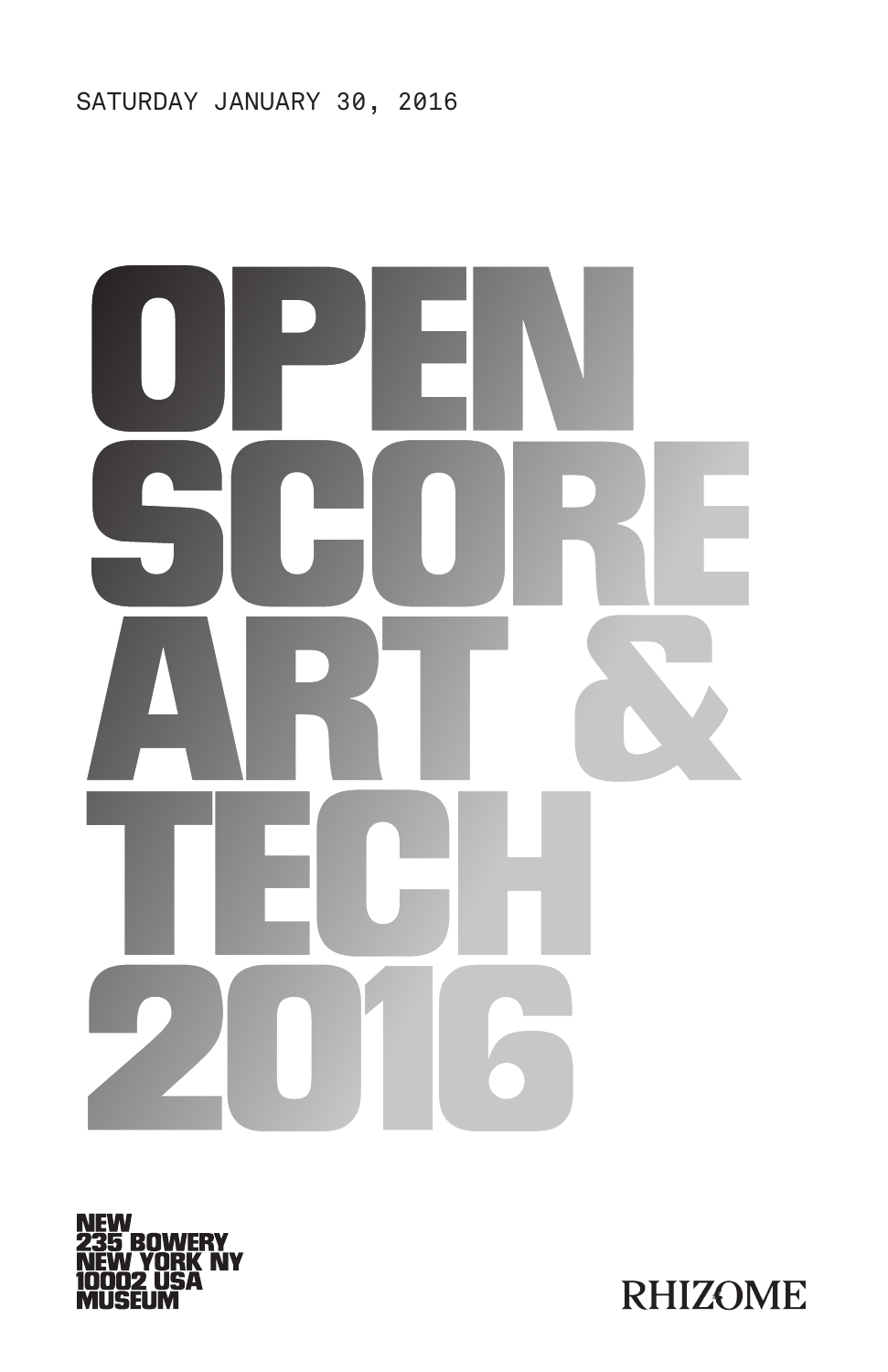#### #OPENSCORE16

## INTRODUCTION

The New Museum and Rhizome are proud to inaugurate Open Score: Art and Technology, an annual symposium that explores how technology is transforming culture. Convening luminary artists, curators, researchers, and writers to discuss the state of art and technology, this first edition of Open Score considers how artists are responding to new conditions of surveillance and hypervisibility; how social media's mass creativity interfaces with branding and identity for individual artists; how the quality and texture of art criticism is evolving in a digital age; and what the future of internet art might be in light of a broader assimilation of digital technologies.

The conference's title is taken from Robert Rauschenberg's live performance *Open Score*, which he realized during one of Experiments in Art and Technology's most iconic events, "9 Evenings: Theatre and Engineering." Supported by the Robert Rauschenberg Foundation, the first edition of Open Score: Art and Technology marks the fiftieth anniversary of the groundbreaking initiative E.A.T.

RAWSCHWBENG

WIRELESS NETWORK newmuseumpublic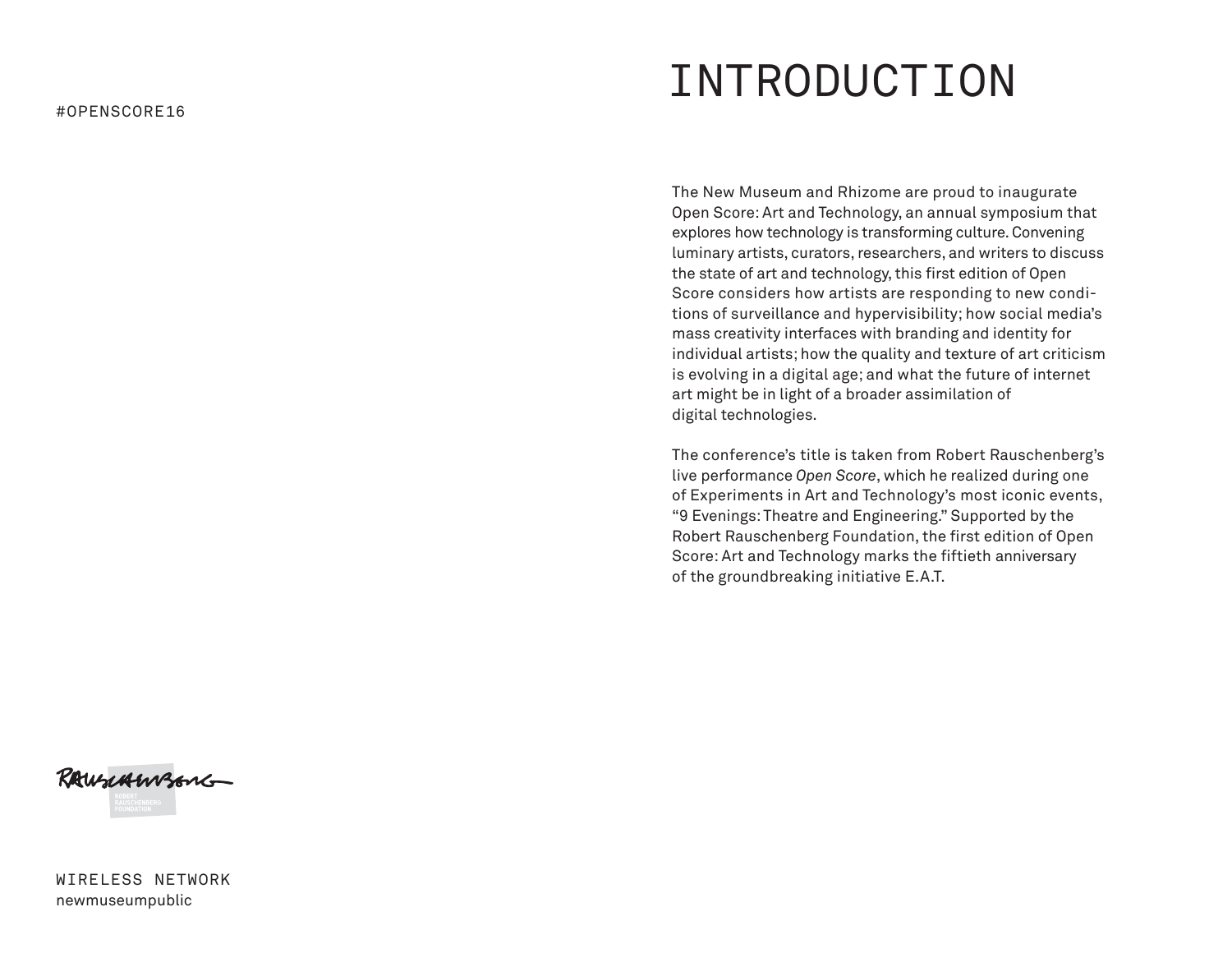#### NEW MUSEUM THEATER

- 2 PM OPENING REMARKS Lisa Phillips, *Toby Devan Lewis Director*, the New Museum
- 2:10 PM INTRODUCTION TO FIRST SESSION Michael Connor, Artistic Director, Rhizome, and Lauren Cornell, Curator and Associate Director, Technology Initiatives, the New Museum

#### 2:15 PM GENERATION YOU

The rise of web 2.0 in the mid-2000s promised to democratize culture by putting individual participation center stage. A decade later, we have a more thorough grasp of the specific kind of self-expression that social media offers. On the one hand, it is limiting and restrictive: the users get little, while the platform reaps the benefits of their labor. On the other, it retains the ability to challenge prevailing cultural hierarchies and to facilitate the performance of new kinds of subjectivity. This panel addresses a number of questions, including: How has social media influenced art production and remapped its boundaries and power structures? How do artists navigate pressures of commercialization? And, what is the status of authenticity amid pervasive self-branding and performance?

#### SPEAKERS

Jacob Ciocci, artist; Simon Denny, artist; Cathy Park Hong, poet; and Juliana Huxtable, artist

MODERATOR Andrew Durbin, poet and writer

# FIRST SESSION

#### 3:15 PM LIKING AND CRITIQUING

How are the quality and texture of art criticism evolving in the digital age? This panel addresses the following questions, among others: Is the expanded field of debate and art criticism—from the online platforms of magazines to viral Instagram posts—altering the boundaries of art? What problems accompany the greater immediacy that social media affords? How is this discourse shaped by platform design and its underlying mandates? How do magazines and journals operate within and speak to this new context? Which voices are encouraged to speak, and which, if any, are quieted?

#### SPEAKERS

Kimberly Drew, Founder, *Black Contemporary Art*, and author of @museummammy; Brian Droitcour, writer and Associate Editor, *Art in America*; Laura McLean-Ferris, writer and curator; and Jerry Saltz, Senior Art Critic, *New York* magazine

#### MODERATOR

Ed Halter, writer and Cofounder, Light Industry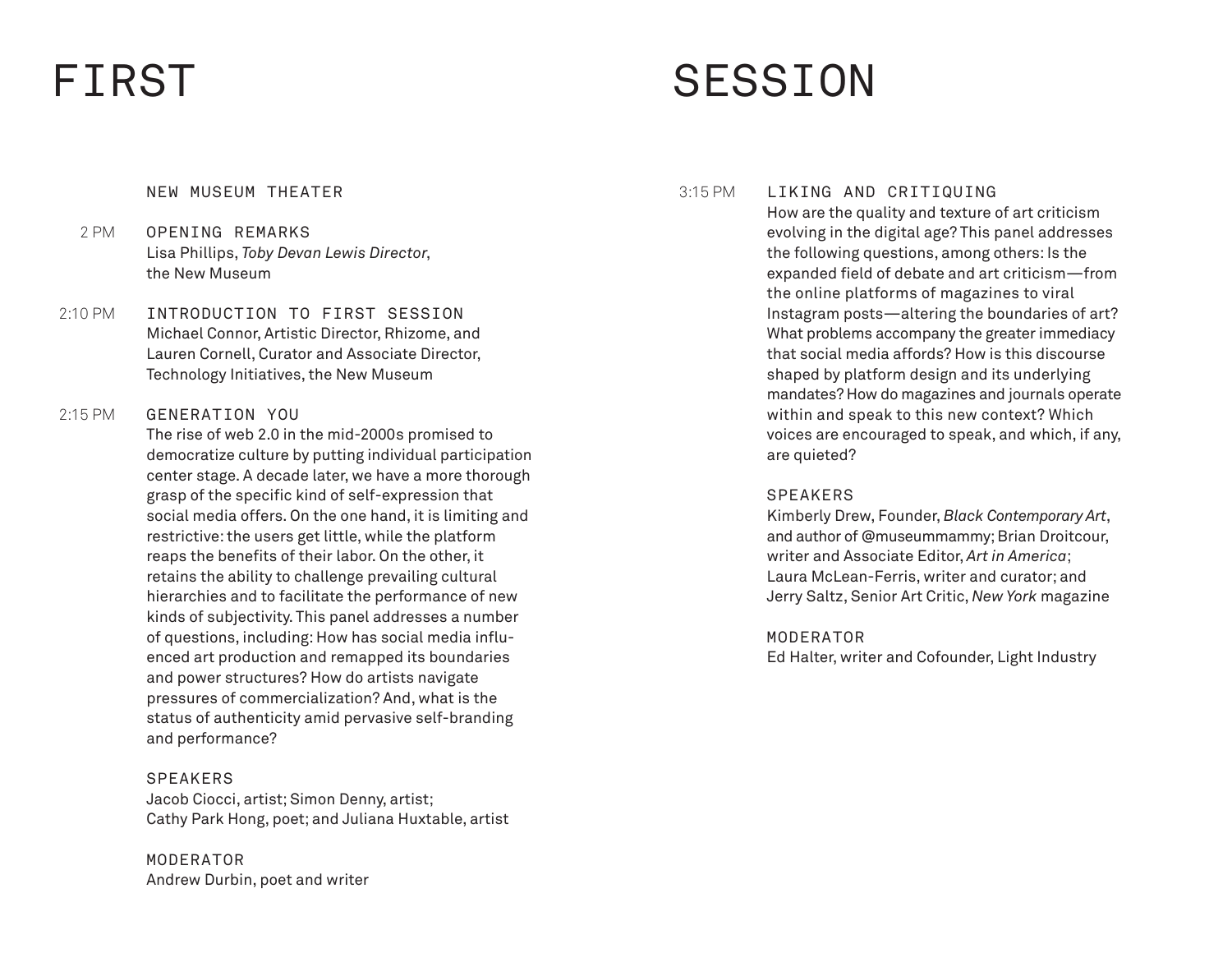NEW MUSEUM THEATER

4 PM INTRODUCTION TO SECOND SESSION Zachary Kaplan, Executive Director, Rhizome

4:15 PM ART IN AN OVERSEEN WORLD Being seen by a boundless audience is now the norm—be it friends and followers or data-mining bots who are looking on. This panel explores the ways artists and activists are responding to our new conditions of visibility by considering tactics of withdrawal, obfuscation, and even assimilation ("normcore"), while others are questioning whether such tactics limit the potential to build empathy and solidarity. This discussion focuses on questions such as: What new works or activist tactics are emerging in this context? Are withdrawal and obfuscation "weapons of the weak" or potent means for transgressing and critiquing power? And, how do online communities—artistic, political, or subcultural—form amid a cultural space so quick to appropriate and commercialize difference?

#### SPEAKERS

Simone Browne, Associate Professor, Department of African and African Diaspora Studies, the University of Texas at Austin; Adrian Chen, writer and researcher; Rob Horning, writer, *Marginal Utility*, and Editor, the *New Inquiry*; and Emily Segal, Cofounder, K-HOLE

MODERATOR

Lauren Cornell, Curator and Associate Director, Technology Initiatives, the New Museum

# SECOND SESSION

#### 5:15 PM THE FUTURE OF INTERNET ART

Over the course of two decades, the nascent field of internet-based practice has exploded into the mainstream and become ubiquitous. The internet is no longer a new medium but a mass medium that permeates every aspect of culture and society internationally. In light of this, what is the future for the field of art engaged with the internet? Will it continue to offer artists the opportunity to connect with publics directly, without relying on art institutions? How will the history of internet art continue to inform its future, given the problems of creating digital social memory? How will the web's increased competition from locked-down applications change digital cultural production and distribution? What has internet art's embrace by mainstream contemporary art and popular culture done to its form and visibility? Will there be such a thing as internet art ten years from now, or will all art created before the internet, as the artist Oliver Laric has suggested, simply be "pre-internet art"?

#### SPEAKERS

Constant Dullaart, artist and winner of the 2015 Rhizome Prix Net Art; Shawné Michaelain Holloway, artist; Peter J. Russo, Director, *Triple Canopy*; and Colin Self, artist

#### MODERATOR

Michael Connor, Artistic Director, Rhizome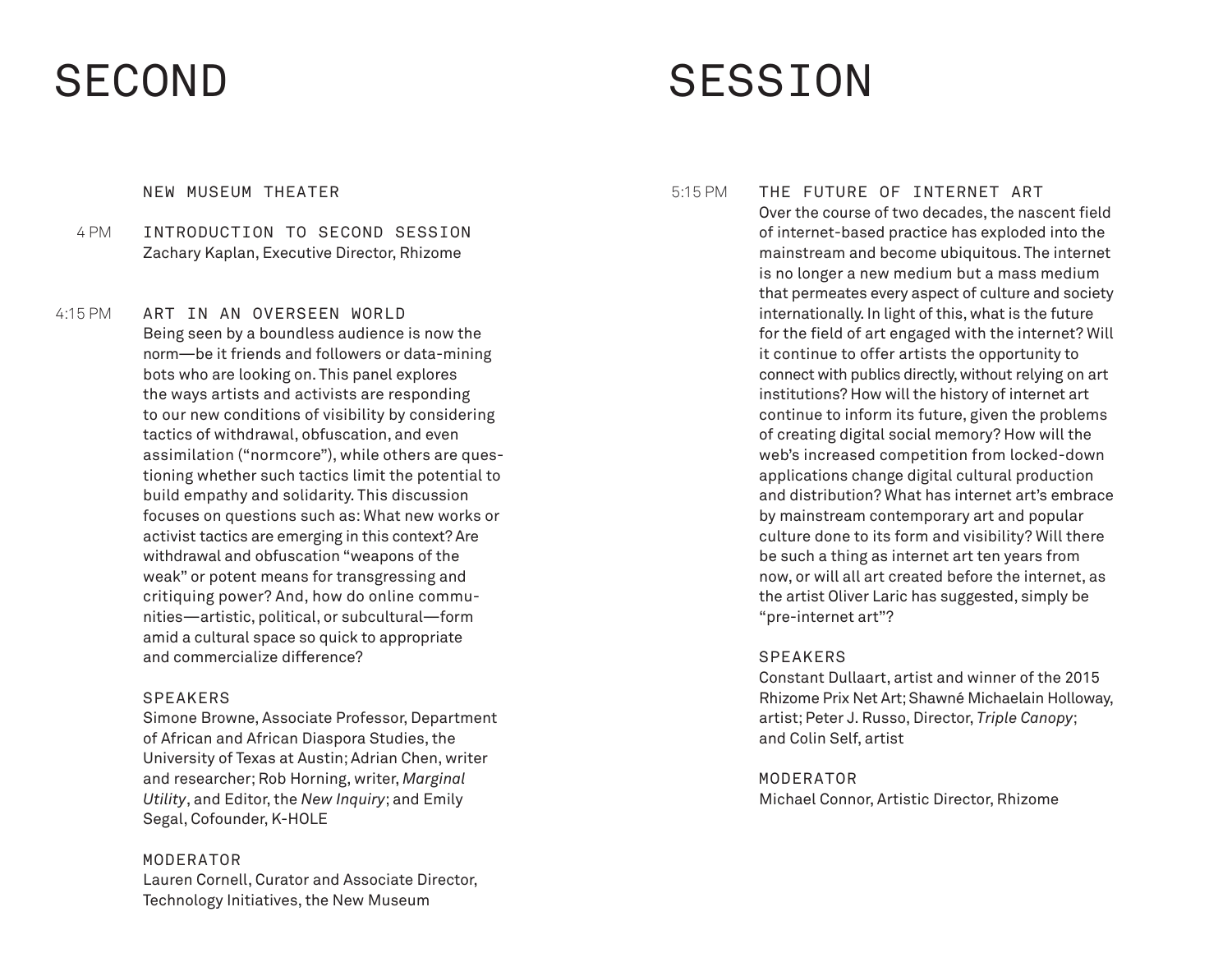#### SIMONE BROWNE

is Associate Professor in the Department of African and African Diaspora Studies at the University of Texas at Austin. She teaches on and researches surveillance studies, popular culture, digital media, and black diaspora studies. She completed her Master's degree and her PhD in Sociology and Equity Studies in Education at the University of Toronto. Her work has been published in *International Feminist Journal of Politics*, *Critical Sociology*, *Cultural Studies*, and *Citizenship Studies*. Her first book, *Dark Matters: On the Surveillance of Blackness* (Duke University Press, 2015), examines surveillance with a focus on transatlantic slavery, biometrics, airports, borders, and creative texts.

#### ADRIAN CHEN

is a staff writer at the *New Yorker*. His writing has also appeared in the *New York Times*, *New York* magazine, *Gawker*, and *Wired*, among other publications. He was a staff writer at *Gawker* from 2009 to 2013. Chen is the founder of IRL Club, a semiannual evening of talks by cool people from the internet, and an editor at the online publishing collective Useless Press.

### JACOB CIOCCI

is an artist living and working in Brooklyn and Oberlin, OH. In his net art, paintings, musical performances, and videos, the cultural symbols of our time—from the popular to the obscure—confront one another and the viewer on an emotional, visceral, and sometimes comical level. His interaction with media is both celebratory and critical, and is the result of an art practice directly interlinked with American pop-cultural and technological vernaculars. Ciocci is a founding member of both the art collective Paper Rad and the performance group Extreme Animals; his work can be found online at jacobciocci.org.

#### MICHAEL CONNOR

is Artistic Director of Rhizome and Visiting Professor in the Department of Photography and Imaging at Tisch School of the Arts, New York University. He has written and lectured extensively about digital art and its history, and his recent projects include texts on Jeremy Blake (with Johanna Gosse, in *Abstract Video: The Moving Image in Contemporary Art*, University of California Press, 2015) and Olia Lialina (forthcoming from Haus der elektronischen Künste Basel). Connor also co-curated the exhibition "The Heart is a Lonely Hunter" with Suad Garayeva, which recently concluded its run at Yarat Contemporary Art Space in Baku, Azerbaijan.

#### LAUREN CORNELL

is Curator and Associate Director, Technology Initiatives, at the New Museum. Cornell co-curated the New Museum's 2015 Triennial: "Surround Audience" and coedited the anthology *Mass Effect: Art and the Internet in the Twenty-First Century* with Ed Halter (the New Museum and the MIT Press, 2015). From 2005 to 2012, she served as Executive Director of Rhizome and Adjunct Curator at the New Museum. In this dual role, she founded the annual conference Seven on Seven, curated exhibitions such as "Free" (2010–11), and organized dozens of original performances and events with artists including Fatima Al Qadiri, Nao Bustamante, Xavier Cha, Naeem Mohaiemen, Shana Moulton, and Trevor Paglen, among others. Since 2011, she has been on the faculty at the Center for Curatorial Studies, Bard College.

#### SIMON DENNY

is an artist based in Berlin and New York. He has had solo exhibitions at the Serpentine Galleries, London; MoMA P.S.1, New York; Portikus, Frankfurt; Kunstverein Munich; Museum Moderner Kunst Stiftung Ludwig Wien (mumok), Vienna; and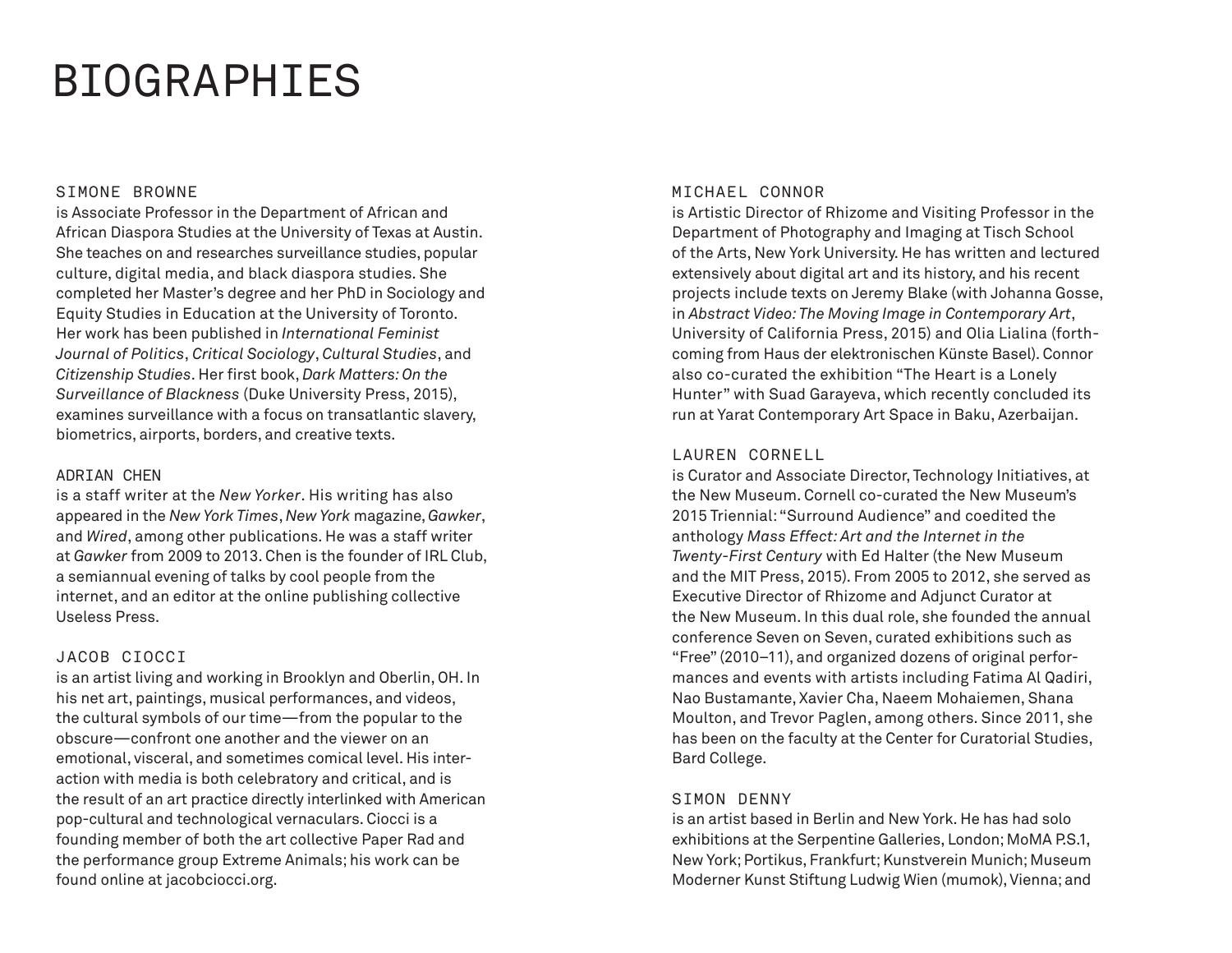the Aspen Art Museum. In 2015, he represented New Zealand at the Venice Biennale. Denny's work has been featured in group shows at major art museums and biennials, including the Institute of Contemporary Arts, London; Kunsthaus Bregenz, Switzerland; KW Center for Contemporary Art, Berlin; Fridericianum, Kassel; Centre Georges Pompidou, Paris; the Ullens Center for Contemporary Art, Beijing; the 2008 Sydney Biennial; the 2015 Lyon Biennial; and the 2013 Venice Biennale.

#### KIMBERLY DREW

(aka @museummammy) received her BA from Smith College in Art History and African-American Studies, with a concentration in Museum Studies. Drew first experienced the art world as an intern at the Studio Museum in Harlem. Her time at the Studio Museum inspired her to start the Tumblr blog *Black Contemporary Art*, which sparked her interest in social media. She has delivered lectures and participated in panel discussions at the Performa Biennial, New York; Art Basel; the Brooklyn Museum; the Bronx Museum; Creative Many, Detroit; and elsewhere. Drew is currently Associate Online Community Producer at the Metropolitan Museum of Art.

BRIAN DROITCOUR is a writer and Associate Editor at *Art in America*.

### CONSTANT DULLAART

is a Conceptual artist whose practice reflects on the broad cultural and social effects of communication and image processing technologies; his projects have included performatively distributing artificial social capital on social media and creating a staff-pick Kickstarter campaign for a hardware start-up called DullTech™. His work frequently juxtaposes or consolidates technically dichotomized presentation realms and includes websites, performances,

routers, installations, start-ups, manipulated found images, and even a phantom digital army of eighteenth-century mercenaries.

### ANDREW DURBIN

is the author of *Mature Themes* (Nightboat Books, 2014) and the chapbook *MacArthur Park* (Kenning Editions, 2015). His work has appeared in *BOMB*, *Boston Review*, *Flash Art International*, *Poetry London*, *Text zur Kunst*, and elsewhere. A contributing editor of *Mousse* and coeditor of *Wonder*, Durbin lives in New York. His first novel, *Blonde Summer*, is forthcoming from Nightboat Books in 2017.

#### ED HALTER

is a founder and director of Light Industry, a venue for film and electronic art in Brooklyn. From 1995 to 2005, he programmed and oversaw the New York Underground Film Festival. Halter has written for *Artforum*, *Cinema Scope*, the *Believer*, and the *Village Voice*, among other publications, and has curated screenings and exhibitions at such venues as Artists Space, New York; MoMA P.S.1, New York; Tate Modern, London; and the Whitney Museum of American Art, New York. He teaches in the Film and Electronic Arts Department at Bard College. A new collection he edited with the late Barney Rosset, *From the Third Eye: The Evergreen Review Film Reader*, will be published by Seven Stories Press in spring 2016.

### SHAWNÉ MICHAELAIN HOLLOWAY

is a dirty new media artist based in Paris via Chicago. Her work explores performativity within user experience and interface design. She creates performances in #realtime to be documented and remixed for film and audio, with a special focus on the gender politics and diverse sexualities of black women. Holloway's work has been featured in art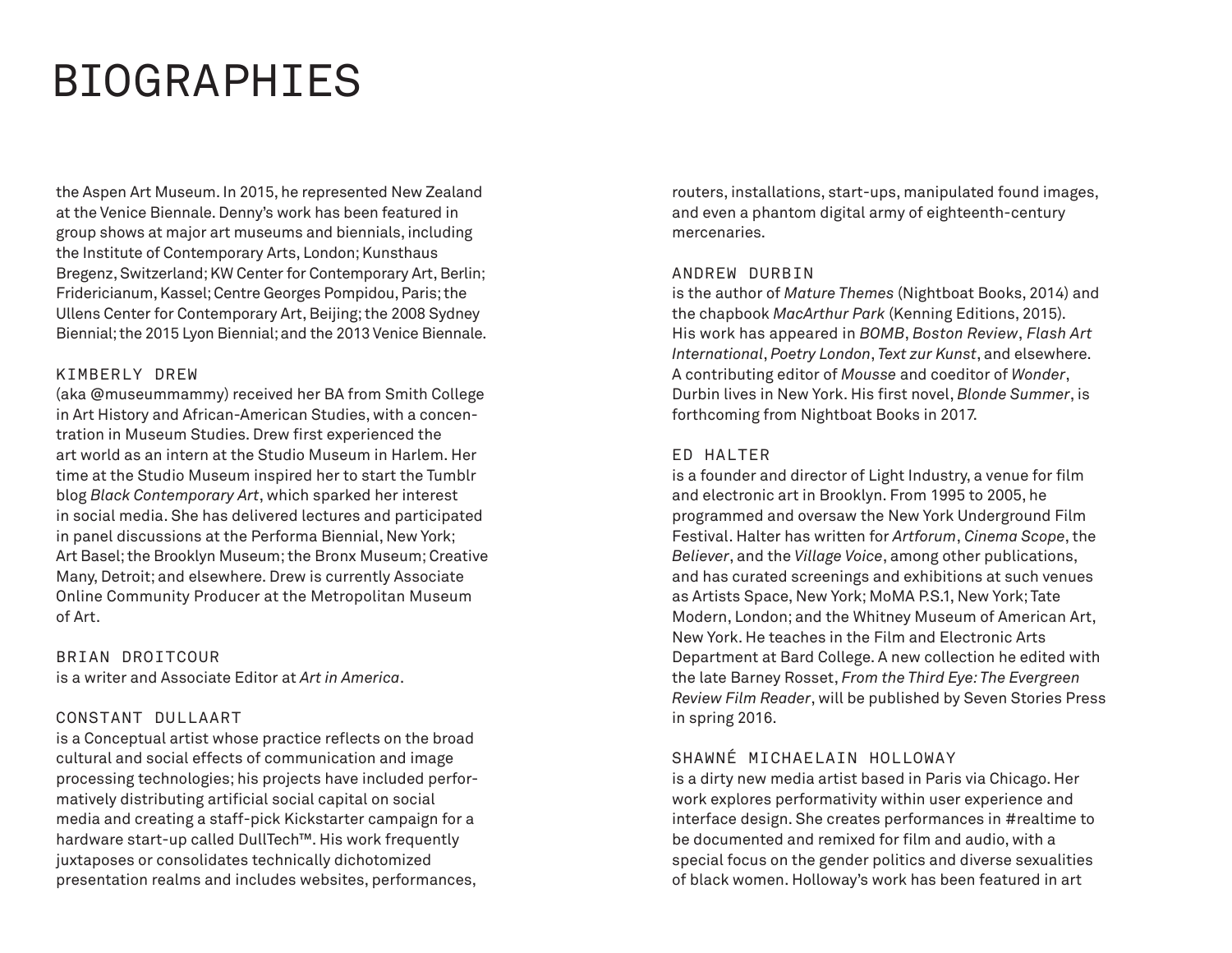spaces online and internationally IRL at venues including S T O R E Contemporary, Dresden; reFrag Festival, Paris; SIMULTAN Festival, Timisoara, Romania; and GLI.TC/H 2112, Chicago.

#### CATHY PARK HONG

has published three volumes of poetry, including *Engine Empire* (W.W. Norton & Company, 2012); *Dance Dance Revolution* (W.W. Norton & Company, 2007), which was chosen by Adrienne Rich as the recipient of the Barnard Women Poets Prize; and *Translating Mo'Um* (Hanging Loose Press, 2002). She is Poetry Editor of the *New Republic* and Associate Professor at Sarah Lawrence College. Hong is the recipient of a Guggenheim Fellowship and a National Endowment for the Arts Fellowship. Her poems have been published in *Poetry*, *A Public Space*,the *Paris Review*, *McSweeney's*, the *Baffler*, *Boston Review*, the *Nation*, and other journals.

ROB HORNING is Executive Editor at the *New Inquiry*.

#### JULIANA HUXTABLE

is an artist based in New York. Her work has been featured in numerous presentations, including the performance *There Are Certain Facts that Cannot Be Disputed* at the Museum of Modern Art, New York (2014), on the occasion of Performa 15; "Looking Back: The Eighth White Columns Annual" at White Columns, New York (2014); "Take Ecstasy with Me" at the Whitney Museum of American Art, New York (2014); Frieze Projects, London (2014); and the 2015 Triennial: "Surround Audience" at the New Museum; among others.

#### LAURA MCLEAN-FERRIS

is a writer and curator based in New York. She is Adjunct Curator at the Swiss Institute and regularly contributes to *Artforum*, *ArtReview*, *Art Agenda*,*frieze*,*frieze d/e*, *Mousse*, and *Flash Art International*. She has written features on numerous artists, including Amelie von Wulffen, Dena Yago, Anne Imhof, and Martine Syms. Her recent exhibitions include "Geographies of Contamination" at David Roberts Art Foundation, London (2014); "Till the stars turn cold" at Glasgow Sculpture Studios (2015); "Columbidae" at Cell Project Space, London (2015); and "Our Lacustrine Cities" at Chapter NY (2015).

#### PETER J. RUSSO

is Director of *Triple Canopy*, where, since 2008, he has collaboratively edited digital projects by numerous visual and performing artists, including Erica Baum, Jibz Cameron, José León Cerrillo, Ellie Ga, Rachel Harrison, Frank Heath, Per-Oskar Leu, William Pope.L, Sara Greenberger Rafferty, Matt Sheridan Smith, and Nancy Spero (with Christopher Lyon), among many others. With *Triple Canopy*, he contributed *Pointing Machines* to the 2014 Whitney Biennial, an installation that considered contemporary and historical modes of reproduction. From 2009 until 2012, he organized Printed Matter's NY Art Book Fair at MoMA P.S.1. Russo is also a founding member of Common Practice New York, an advocacy group that fosters research and discussions about the role of small-scale arts organizations in New York City. Recently, he has contributed to publications on the work of William Pope.L and Kate Shepherd as well as Rhizome's forthcoming publication on the work of born-digital institutions.